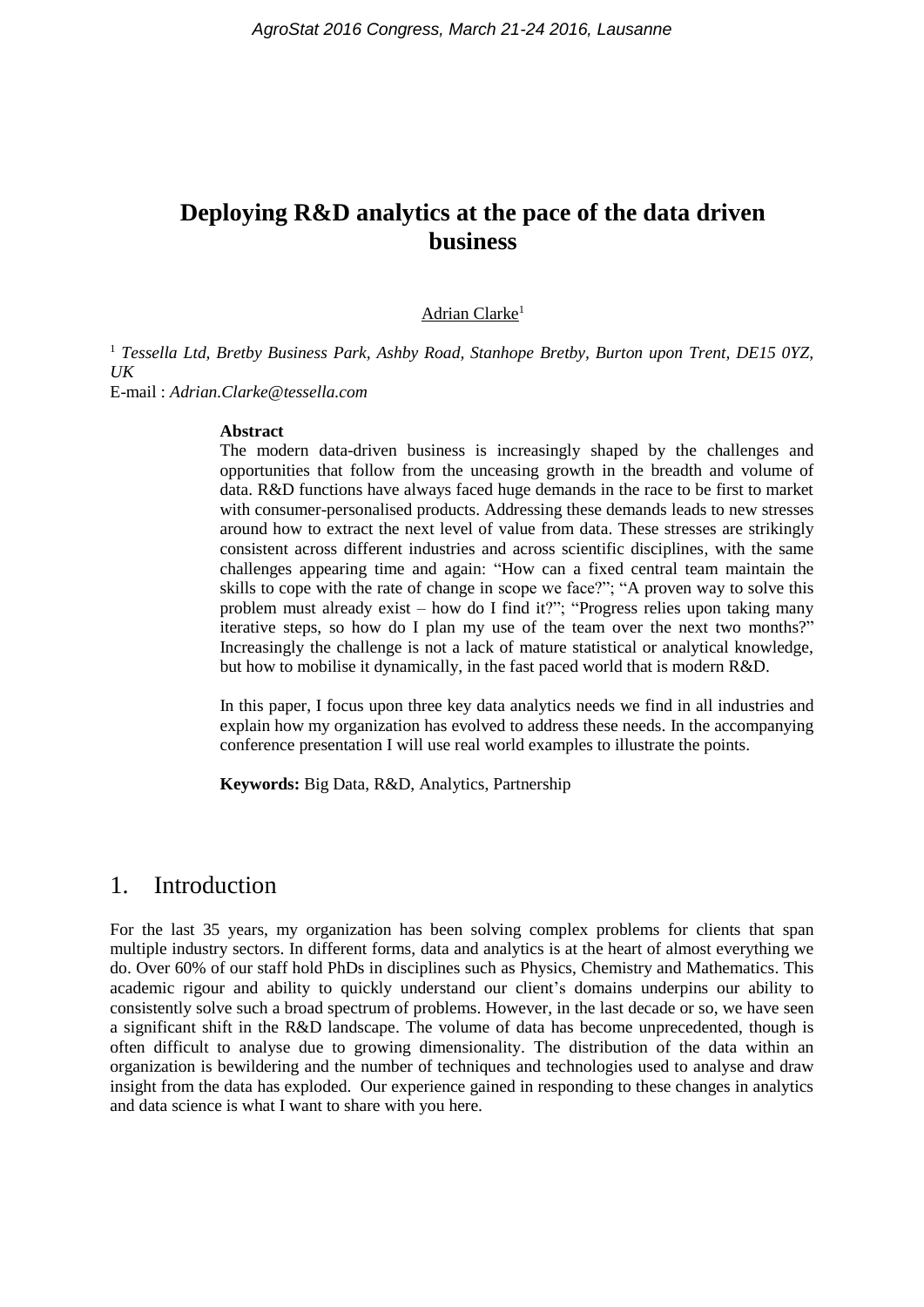# 2. The Key Analytics Needs

The breadth of our client base is an important aspect of our business. We span many sectors, including Consumer Industries, Life Sciences, Energy, Space and Defence. Interestingly, despite their apparent differences, our experience is that they share the same key issues when it comes to analytics. Fundamentally, our clients know that they are sitting on gold mines of information in the form of existing and future data repositories. However they are finding that realising that potential is hard. The following sub-sections describe the three key analytics needs which, if satisfied, can unlock that potential.

## **2.1 Speed of Insights**

In R&D, speed can often be critical to success. Maybe it's being first to market with a new product. Maybe it's turning around a statistical analysis quickly to allow results to be fed back into the planning of the next field trial or experiment. Answering questions more quickly, by converting data into insight and then knowledge, is absolutely key.

In some cases, clients have told me that they don't bother performing statistical analyses, although they are confident it would save them money or improve their experiments. All because it will take them too long to assemble the data or too long or expensive to get a project approved. Had they persevered, by the time the analysis was completed the data would no longer be current or other changes would have driven a shift in focus.

## **2.2 Flexible Access to Expert Resources**

Answering questions with data quickly is one thing, but in R&D it is hard to plan activities to provide the correct flow rate of questions to match the experts you have available. Add to this having the right data available at the right time and the problem becomes acute. Whilst you could try and view this as a traditional resourcing problem, it doesn't take into account the habit of a research project to take an unexpected turn. Be it exciting discoveries or miserable failures, the research project is by definition uncertain. Having flexible access to the necessary range of people and resources is the second key need. Failure on this front amplifies the speed problem.

## **2.3 Broad Range of Deep Skills**

Fast and flexible access to key resources is difficult enough, but the biggest challenge can be having access to a superset of people with the right skills. R&D in any one domain is a fast changing environment. When you couple that with the challenges posed by the age of Big Data, with new technologies, techniques and possibilities appearing every week, how can R&D teams keep up?

This problem is exacerbated by the fact that sometimes an individual research problem might benefit from introducing a new specialist technique. One week it may be machine learning. The next it could be Bayesian statistics. Often it is a combination of many skills, each one on a short term basis. Having the right depth of skill in a particular capability available in the right place at the right time is increasingly a struggle. This leads to repeated missed opportunities.